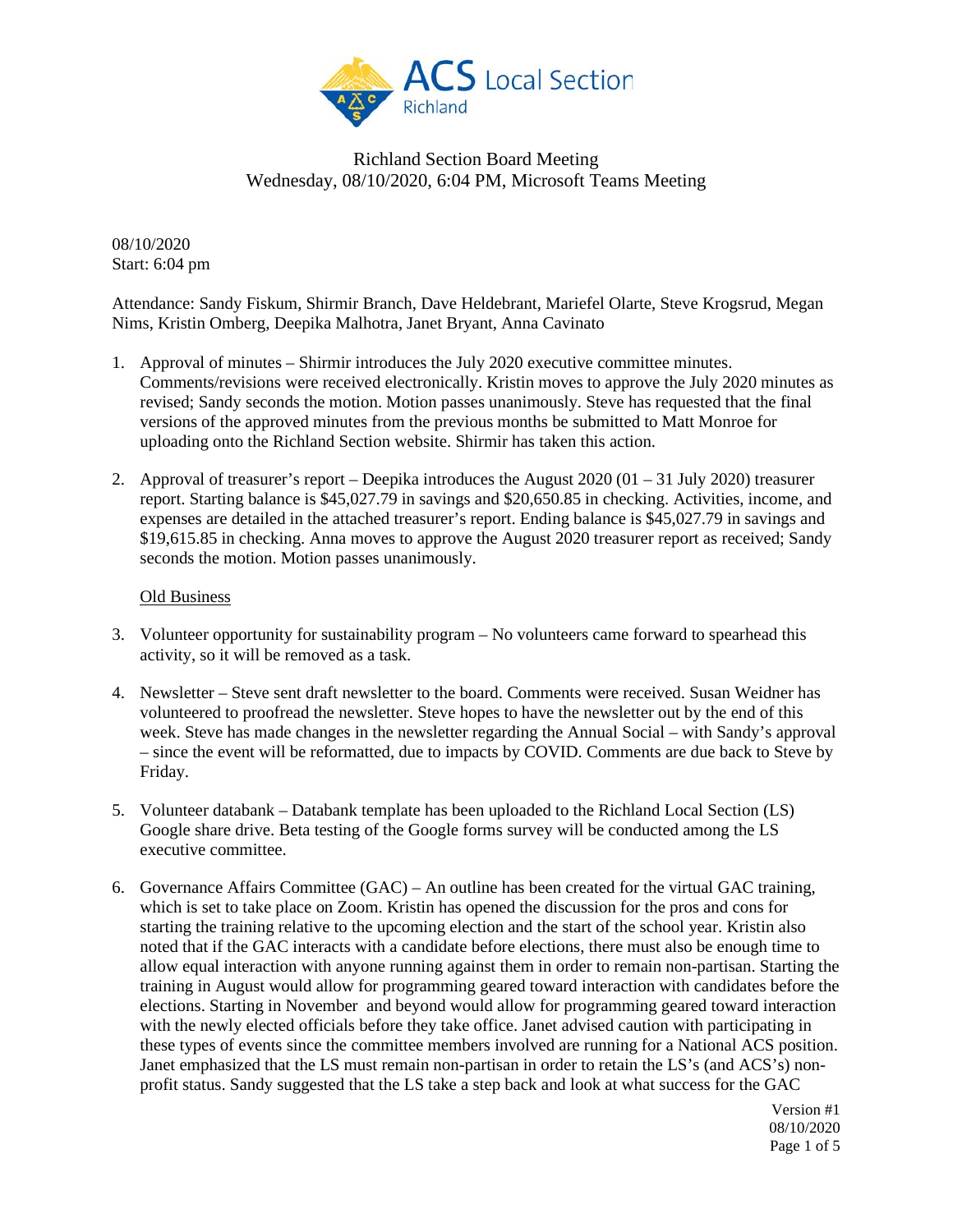

would look like, then focus on hosting interactions with legislative representatives after elections have taken place. Discussion indicated that this path could miss the window of opportunity for the public's enthusiasm in the upcoming elections. Another comment suggested waiting until schools were back in session, then provide tools for the public to reach out to their legislative body. Kristin will work up a draft schedule based on this discussion and send back to the executive committee.

- 7. WCC coordination with Puget Sound LS The Puget Sound WCC will be hosting a webinar honoring the female awardees of ACS National Awards that would have been recognized in-person during the cancelled Spring 2020 National Meeting. The awardees include Janet Bryant and Sue Clark. This event is set to take place later in the fall after the ACS national elections.
- 8. Lamb Weston tour Lamb Weston is not currently hosting tours. Mariefel will continue to follow up with her contact to determine when availability becomes likely for a visit.
- 9. Website update Steve plans to meet with the website development team before the next executive committee meeting. Anna said that there is a second call for the Members Engaging Through Technology (METT) Grant. Anna encourages the LS to apply. The application deadline is 15 October 2020. This grant could be used to fund updating the website. Anna asked how the LS plans to hold event virtually (platform, max number of attendees, etc.). The METT grant would allow the LS to purchase a virtual meeting license. Kristin noted that some Teams platforms allow for meetings up to 250 people. The LS currently uses the ACS license for a Zoom account. (The ACS grants the license to Local Sections and Divisions up to 2021). Use of this account after 2021 will need to be supported by the LS budget.
- 10. Mutual fund Deepika has begun research exploring long term investment options. Discussion indicates that, given the current volatility of the market, it may be more prudent to wait for a more stable market and take a moderately conservative approach when investing. Sandy noted that investing at a new financial institution could be a significant and arduous undertaking. Anna has located an investment plan from a separate non-profit organization. The plan was drafted through the collaborative efforts of that organization's board and a financial planner. Anna will send this plan to Deepika for reference. The executive committee will revisit these options in a couple of months.

#### New Business

- 11. New volunteer Dr. Susan Wiedner has volunteered to help with the newsletter.
- 12. Systemic Racism diversity panel Sandy sent out a link to the Senior Chemist committee Agenda to Address Systemic Racism diversity panel: [accessed here.](http://app.connect.discoveracs.org/e/er?s=341921710&lid=3817&elqTrackId=CD0EFDAB4A4C86860908C1D80FE387D6&elq=82b78ea9b341498ab98dbff7b20d22ef&elqaid=1601&elqat=1)
- 13. Annual social Sandy recommends that the event go virtual, while keeping the same date. Christopher Hendon (OSU) still willing to present the keynote virtually. Discussion indicates that the 50+ year members may not be able to participate in a virtual event. Sandy suggested reaching out to a family who is able to help 50+ year members to log onto the event. She also suggested personally delivering the awards to the 50+ year members. Steve suggested creating additional features for the

Version #1 08/10/2020 Page 2 of 5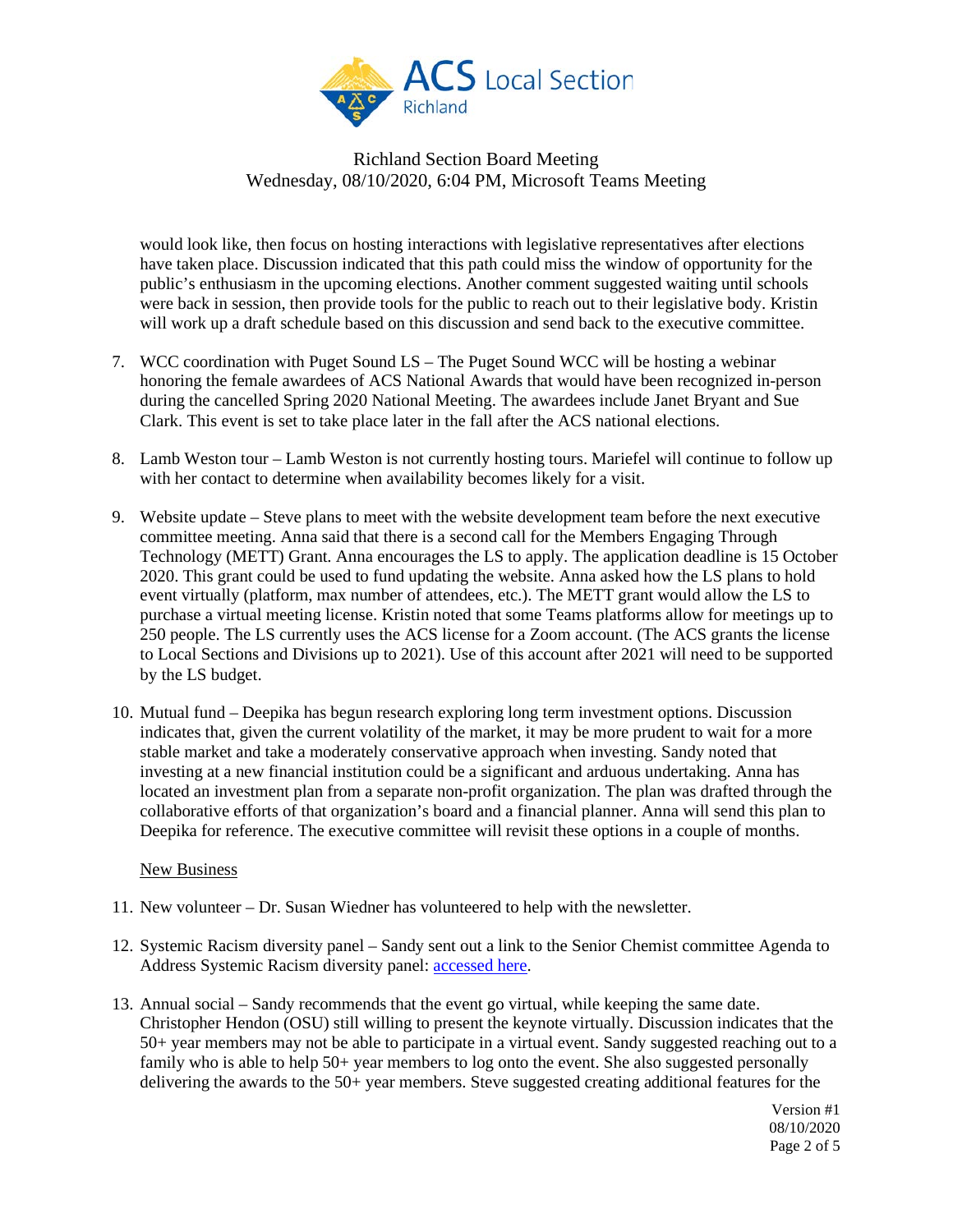

attendees to participate in (e.g. breakout rooms, polls, icebreakers, games, etc.). Anna will help Steve to coordinate this. Please send any suggestions to Anna and Steve. Mariefel suggested putting pictures of the 50+ year awardees in the newsletter. Steve has taken the action to include this in the newsletter upcoming after the currently drafted one.

14. 2021 elections – Elections results must be submitted on 01 December 2020. The bylaws can be referenced to verify how soon the elections must take place before the 01 Dec 2020 deadline. The elections will need to take place in early November. The candidates must be posted by early October. Steve has taken the action to include this in the newsletter upcoming after the currently drafted one. Kristin, as Past Chair, will be organizing the slate of candidates. The bylaws allow for a minimum of one candidate per elected position. Janet commented that if there are any positions with no candidates, the national ACS must be notified of an incomplete ballot.

#### Committee reports

- 15. Programs The COVID awareness webinar is scheduled for 02 September 2020 at 5:30 pm with PNNL's Dr. Amy Sims. Mariefel sent the announcement to Steve for inclusion in the newsletter. Sandy also recommended sending an email the week before. A diversity panel is being planned among the WCC and Diversity committees. The Division of Professional Relations has many resources that can contribute to this event. Janet will pass this contact information to Mariefel.
- 16. WCC Reports discussed above.
- 17. Awards There has been no information about the Chemluminary awards. Award nominations are still on schedule for 01 Nov 2020. Ram received the ACS Fellows award.
- 18. Public relations Reports discussed above.
- 19. GAC Reports discussed above.
- 20. Education No updates to report.

Upcoming events

- 21. WCC happy hour Longship Cellars (postponed, TBD).
- 22. ACS/AIChE picnic (postponed)
- 23. Girls in Science (TBD) Anna reached out to NEOAHEC, the organization that hosts the Girls in Science events. She suggested hosting a shorter, virtual event, by sending kits to the attendees. The activity would be relevant to COVID-19 awareness. Activities would include making a model of the virus, understanding how the virus works and is transmitted, how hand sanitizers work, etc. She received positive feedback, but the decision to host the event is still in review. Janet mentioned that two of the four plenary speakers on the opening day of the Fall ACS meeting are presenting TED-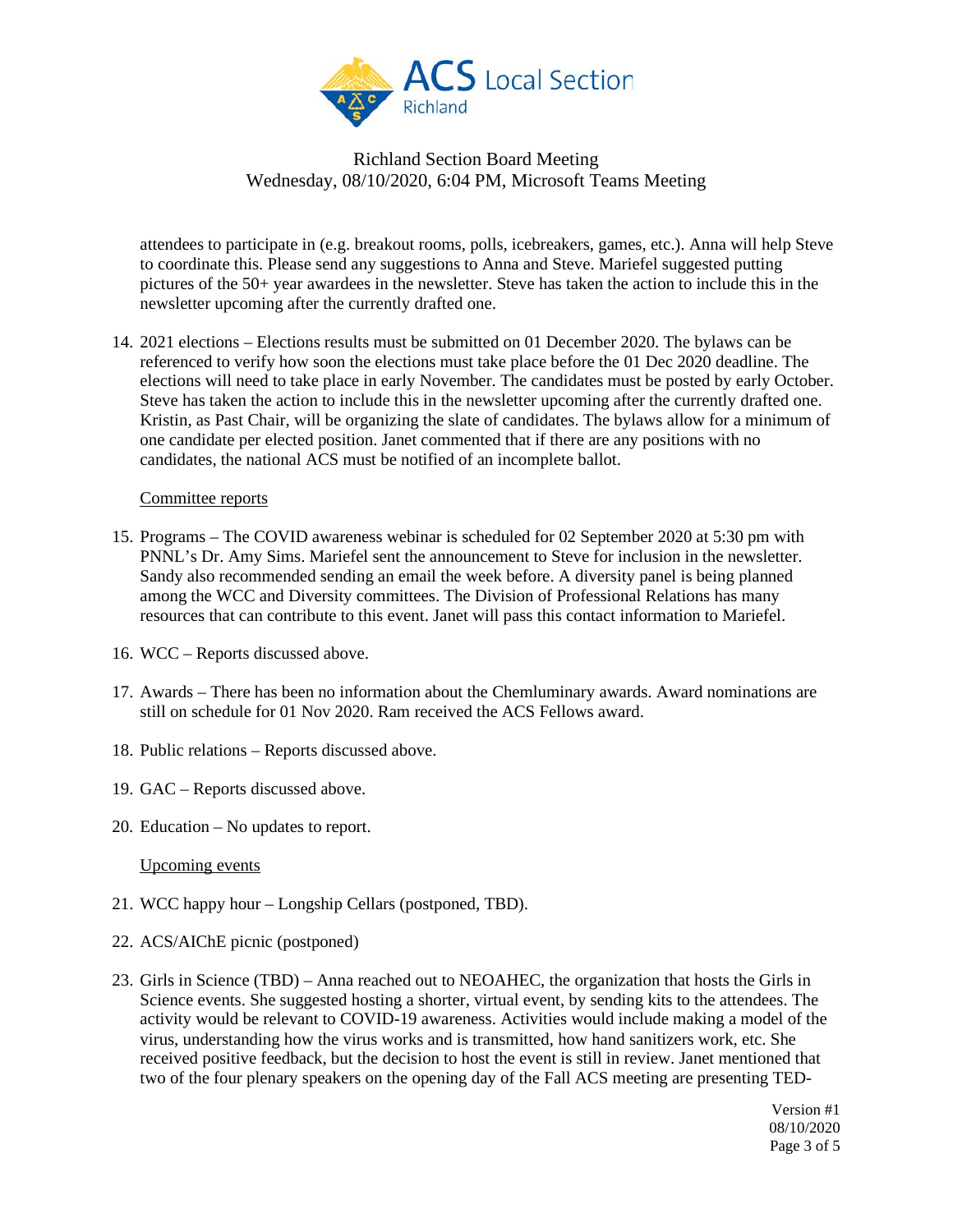

style talks regarding COVID-19. The ACS Biological Chemistry (BIOL) Division organized a symposium on COVID-19. All of these talks will be available to use as a resource for the Girls in Science event. Discussion indicates that the TED-style talks would be most suitable as they provide a very high-level, yet scientific, overview of the pandemic.

- 24. National Chemistry Week (TBD)
- 25. Facility Tour (TBD)
- 26. Fall PIB (TBD)
- 27. NCW: Celebration of Science, REACH museum (TBD)
- 28. Annual Social, Richland Community Center (13 Nov 2020)
- 29. Webinar honoring National ACS female award winners (TBD)

Sandy moves to adjourn; Janet seconds the motions. Motion carries unanimously. Adjourn at 7:22 pm